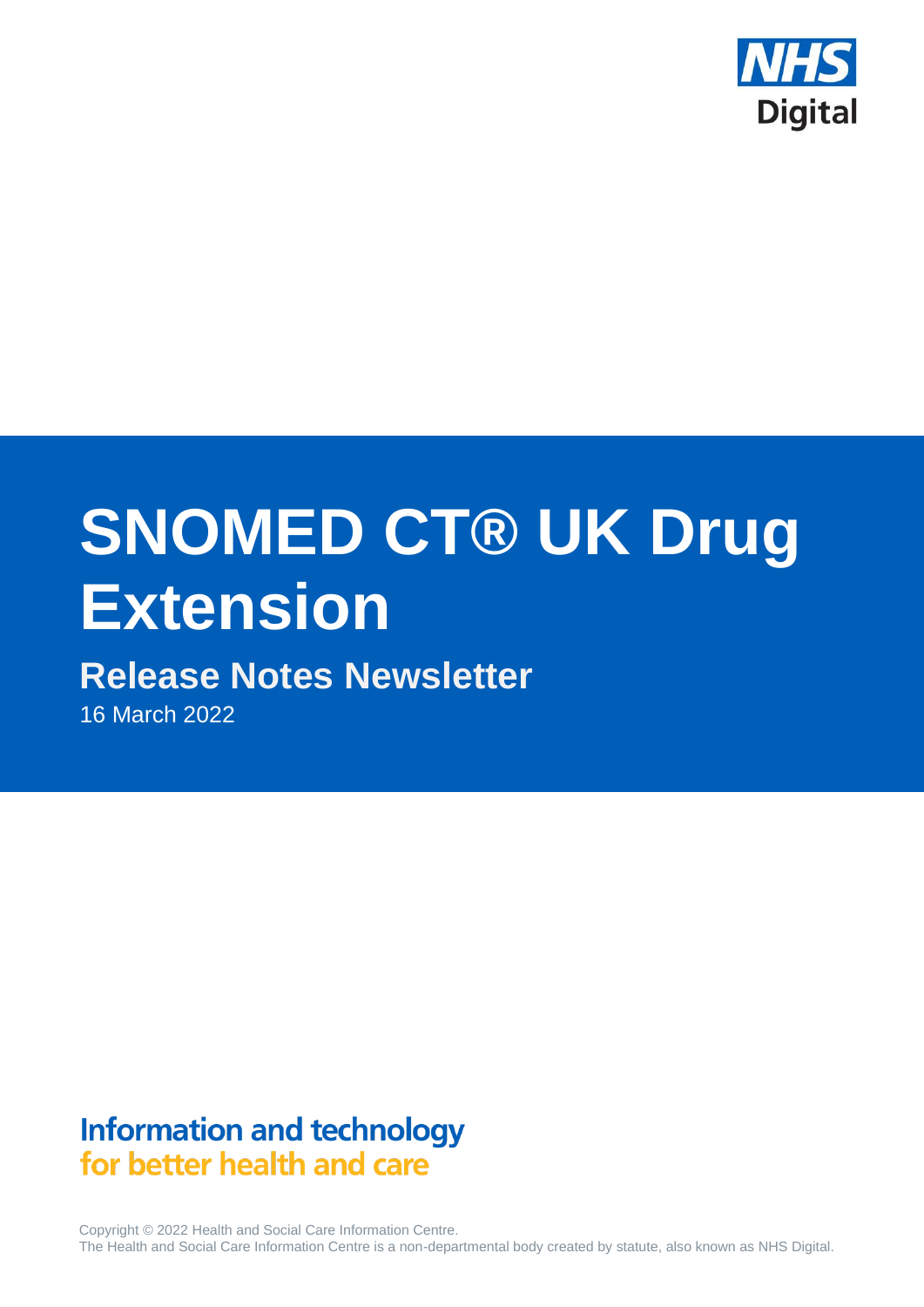## This document covers the data provided in Release Format 2 (RF2) of SNOMED CT

The Release Notes Newsletter has been constructed to add further clarification to some dm+d content that has been identified as requiring such (due to e.g. differences between dm+d approach and that of current drug catalogues) and to communicate changes to the release and forthcoming changes to future releases.

This document is intended to be adjunct to, not a replacement, for other documentation already available, and should be read in conjunction with current published dm+d documentation available through the 'dm+d resources' section of the [dm+d website.](https://www.nhsbsa.nhs.uk/pharmacies-gp-practices-and-appliance-contractors/dictionary-medicines-and-devices-dmd) SNOMED CT UK Edition [notices and known issues](https://hscic.kahootz.com/connect.ti/t_c_home/view?objectId=14224752) are published on [Delen,](https://hscic.kahootz.com/connect.ti/t_c_home) the NHS Digital terminology and classifications collaboration site.

All queries (omissions, perceived inaccuracies etc) about this document should be directed to the NHS Digital, Standards Delivery helpdesk [\(information.standards@nhs.net\)](mailto:information.standards@nhs.net).

Please note:

- The content of this document is intended to support implementation and usage of dm+d and is not a replacement for good system design.
- This document will be subject to update further to user feedback and any changes to dm+d content or structure.
- Whilst the first section may see little change (but see note above) the final sections detail changes and forthcoming changes to specific releases and content will therefore be updated with each release.

\*This document is designed to support dm+d content in general but specifically the SNOMED CT<sup>1</sup> UK Drug Extension. For more information about all components and releases relating to dm+d see the [dm+d website](https://www.nhsbsa.nhs.uk/pharmacies-gp-practices-and-appliance-contractors/dictionary-medicines-and-devices-dmd)

<sup>1</sup> SNOMED® and SNOMED CT® are registered trademarks of the International Health Terminology Standards Development Organisation (IHTSDO®) [\(www.snomed.org\)](http://www.snomed.org/). SNOMED CT® was originally created by the College of American Pathologists.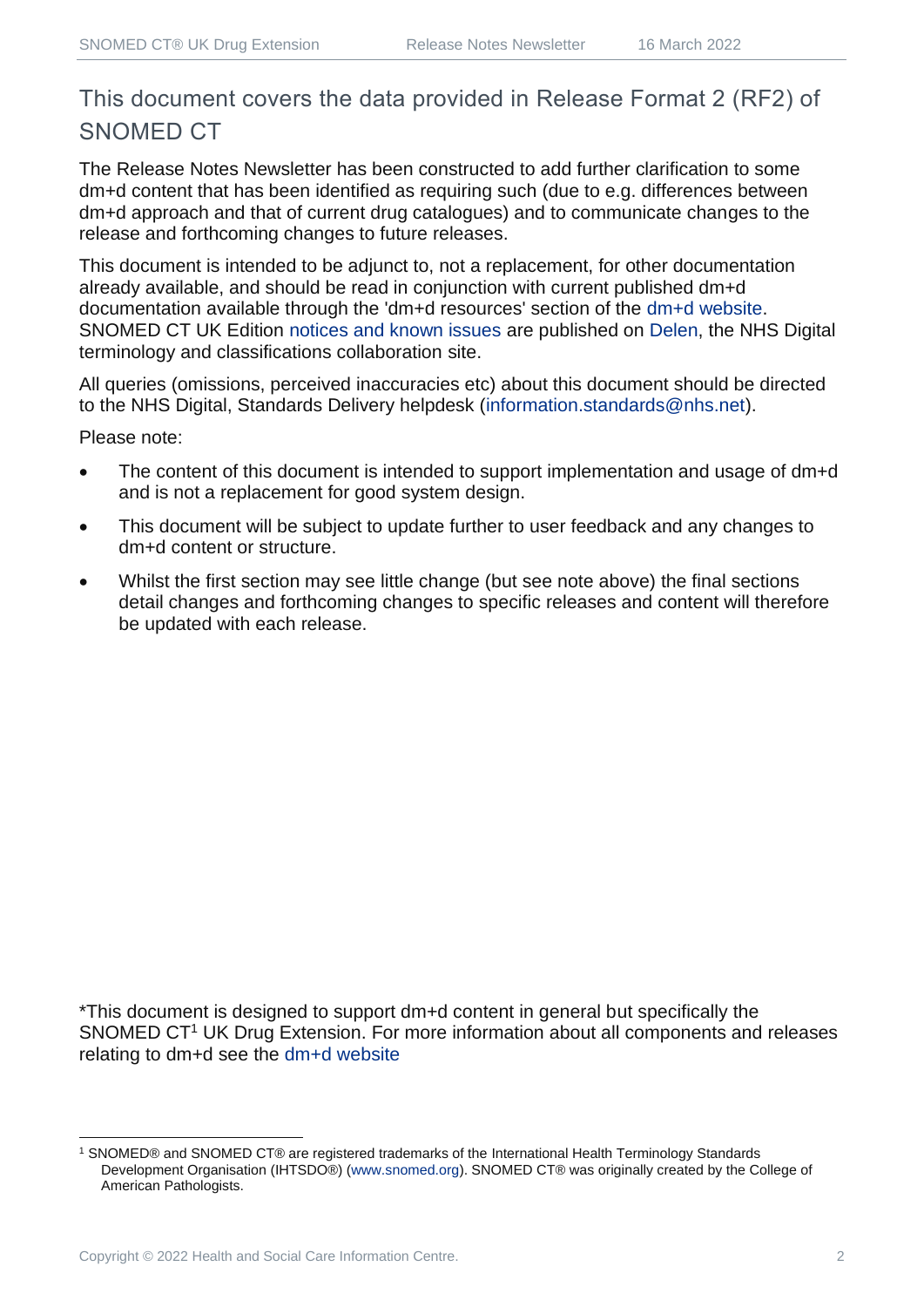## COPYRIGHT

- This material includes SNOMED Clinical Terms® (SNOMED CT®) which is used by permission of the International Health Terminology Standards Development Organisation (IHTSDO). All rights reserved. SNOMED CT®, was originally created by The College of American Pathologists. "SNOMED" and "SNOMED CT" are registered trademarks of the IHTSDO.
- The NHS Dictionary of Medicines and Devices (dm+d) has been developed and is delivered through a partnership between the Health and Social Care Information Centre [\(digital.nhs.uk\)](https://digital.nhs.uk/) and the NHS Business Services Authority [\(https://www.nhsbsa.nhs.uk/nhs-prescription-services\)](https://www.nhsbsa.nhs.uk/nhs-prescription-services)

## DISCLAIMER

The Health and Social Care Information Centre<sup>2</sup> (HSCIC) accepts no liability for loss of data or for indirect or consequential losses, which is not the result of the negligence of the HSCIC and liability for such losses is hereby expressly excluded.

No warranty is given by the HSCIC, the Department of Health and Social Care or the International Health Terminology Standards Development Organisation as to the accuracy and comprehensiveness of SNOMED CT. All conditions, warranties, terms and undertakings, express or implied, whether by statute, common law, trade practice, custom, course of dealing or otherwise (including without limitation as to quality, performance or fitness or suitability for purpose) in respect of SNOMED CT are hereby excluded to the fullest extent permissible by law.

<sup>&</sup>lt;sup>2</sup> The Health and Social Care Information Centre is a non-departmental body created by statute, also known as NHS Digital.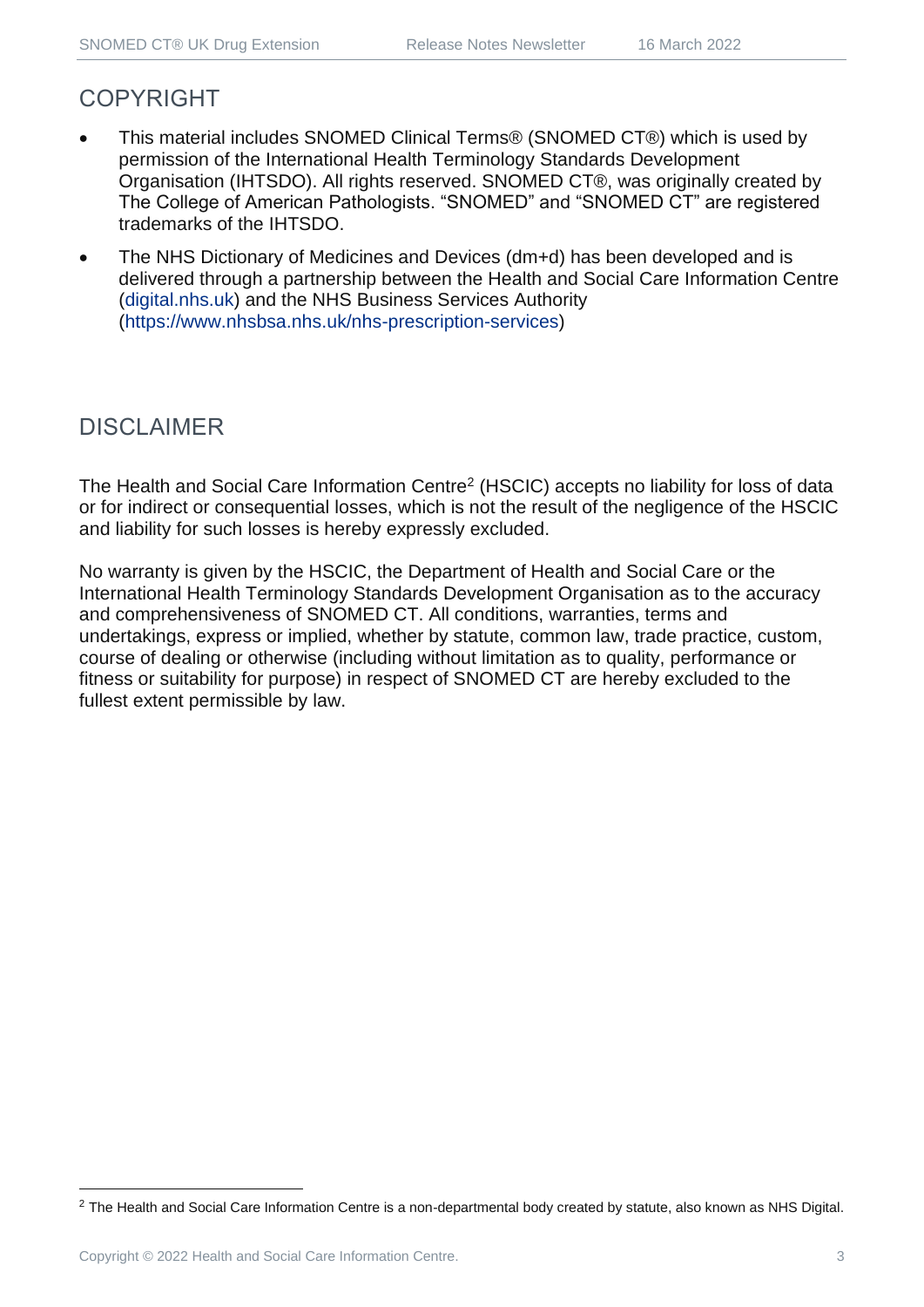## **1 Comments on current content:**

## **1.1 Dose forms**

With respect to Editorial Policy it is important to emphasise:

## **1.1.1 Patches**

- Strength is usually expressed as the amount of 'active drug' (by weight) released over x hours (e.g. per hour or per 24 hours)
- The intended duration of usage of a patch is not identified at VMP or AMP level i.e. a transdermal estradiol patch releasing 50mcg/24hours would be represented by the same VMP whether it is intended for twice weekly usage or weekly usage
- No distinction is made to differentiate the type of drug reservoir utilised although this may be relevant in certain off-license indications.

## **1.1.2 Injections**

Due to the need to add more information to the dose form in dm+d injections are expressed as e.g. powder and solvent for injection etc rather than merely injection. However, the need to pick a dose form of this complexity may be prohibitive in secondary care prescribing where the prescriber merely wishes to prescribe an 'injection'.

Within the guidance for secondary care there is outlined the means for prescribers to prescribe at the more abstract level (injection). Please refer to the Secondary Care Implementation Guidance for details, in the 'Implementation Guidance' section of the [dm+d](https://www.nhsbsa.nhs.uk/pharmacies-gp-practices-and-appliance-contractors/dictionary-medicines-and-devices-dmd)  [website.](https://www.nhsbsa.nhs.uk/pharmacies-gp-practices-and-appliance-contractors/dictionary-medicines-and-devices-dmd)

## **1.1.3 Injections for intraspinal use**

Injections licensed for intraspinal administration are not differentiated at VMP level in dm+d. In addition a number of products that may be given by this route are unlicensed specials. For prescriptions requiring a product to be given by these high risk routes it is necessary that the suitability of the product to be administered is confirmed at the point of dispensing and/or administration.

## **1.1.4 Alcoholic vs aqueous gels**

The base used in cutaneous products is not identified at VMP level in dm+d. This may mean that in order to specify a patients requirements more specifically prescribing at AMP level is more appropriate.

For example:

• Benzoyl peroxide 5% gel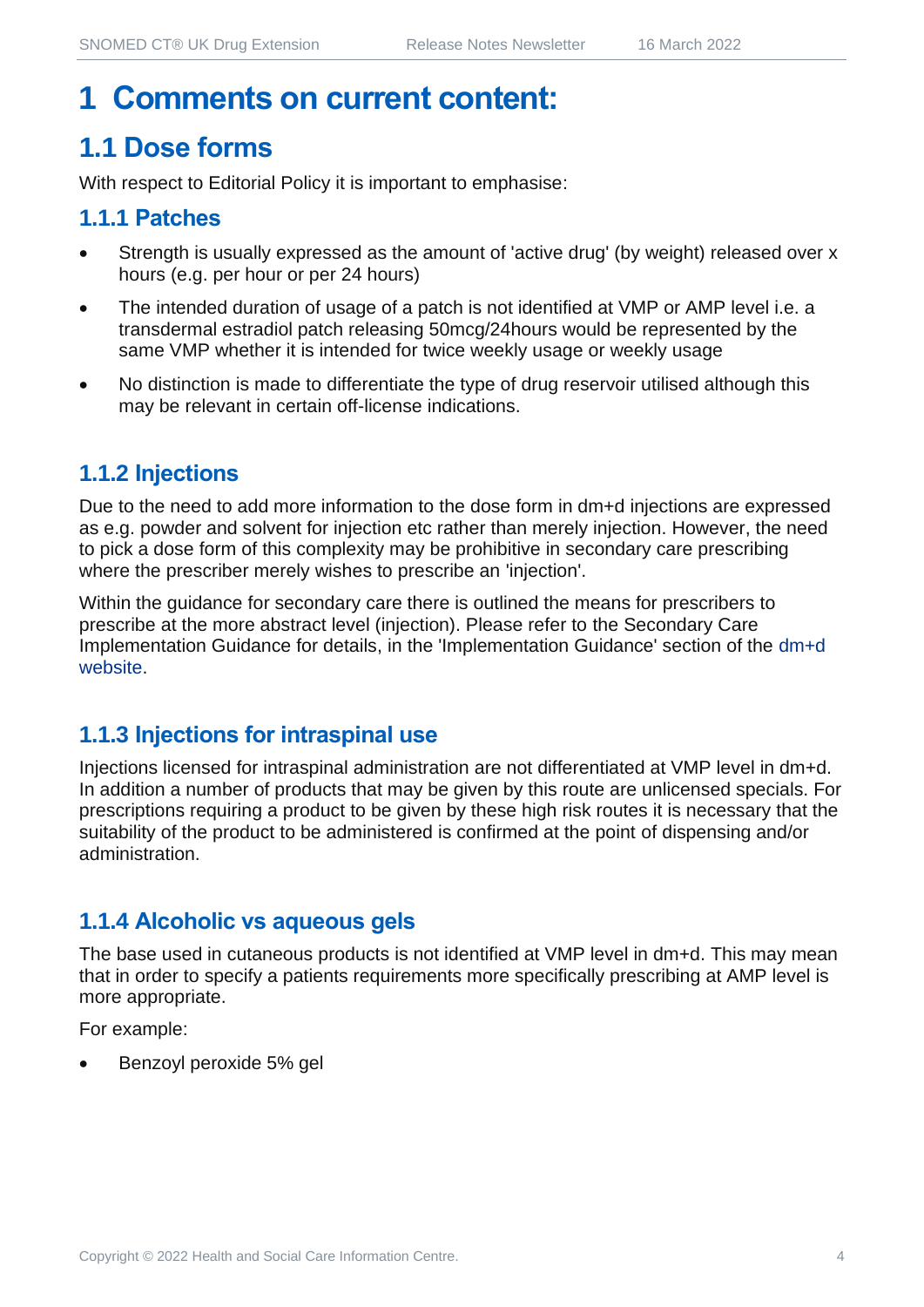## **1.2 Editorial Policy**

#### **1.2.1 Preservative Free**

The preservative free flag is used to denote the absence of preservative in preservative free *eye drops* only.

Please note:

- the setting of this flag only confirms that preservative is absent from the VMP; a null value does not necessarily indicate that it is present
- **The flag is not applied to any other dose form** i.e. intra-spinal injections are not distinguished (see note above).

#### **1.2.2 Route of administration**

Information on route of administration is provided at VMP level. The information is only provided as a support for decision support and not intended to inform clinicians on usage.

At VMP level routes are merely a superset of the linked AMP licensed routes.

#### **1.2.3 Inclusion of Unit of Measure at VMP**

Semantic normal form patterns for VMP descriptions in dm+d follow the pattern:

**Name Strength** Modification(s) **Form Unit dose** xxx-free(s)

Following this pattern would mean for tablets, capsules etc full description would be:

Atenolol 25mg tablets 1 tablet

To retain these full descriptions would make the descriptions unsuitable for use in a human interface. Therefore the unit dose is left implied (Atenolol 25mg tablets).

There are instances however where the form is insufficiently precise to describe the product and therefore the unit dose is included in the name. These instances include:

The form injection does not fully describe a product therefore the name is qualified with the unit dose form for example: ampoules, vials, pre-filled syringes etc.

E.g. Furosemide 50mg/5ml solution for injection ampoules.

• Other unit dose examples include: Budesonide 250micrograms/ml nebuliser liquid 2ml unit dose vials, Carbenoxalone 1% granules 2g sachets, Benorilate 2g granules sachets.

*See dm+d Editorial Policy for full examples and exceptions to this rule.*

## **1.2.4 The use of Fully Specified Names and Preferred Terms**

The semantic representation of concepts in dm+d (the dm+d name and dm+d description) may be updated in line with changes to dm+d Editorial Policy, changes to the product name itself or to supplier names. Within the SNOMED CT UK Drug Extension the current dm+d derived description for the core concept classes of VTM, VMP, VMPP, AMP and AMPP becomes the Preferred Term so a change to the dm+d terms would cause the Preferred Term to be updated.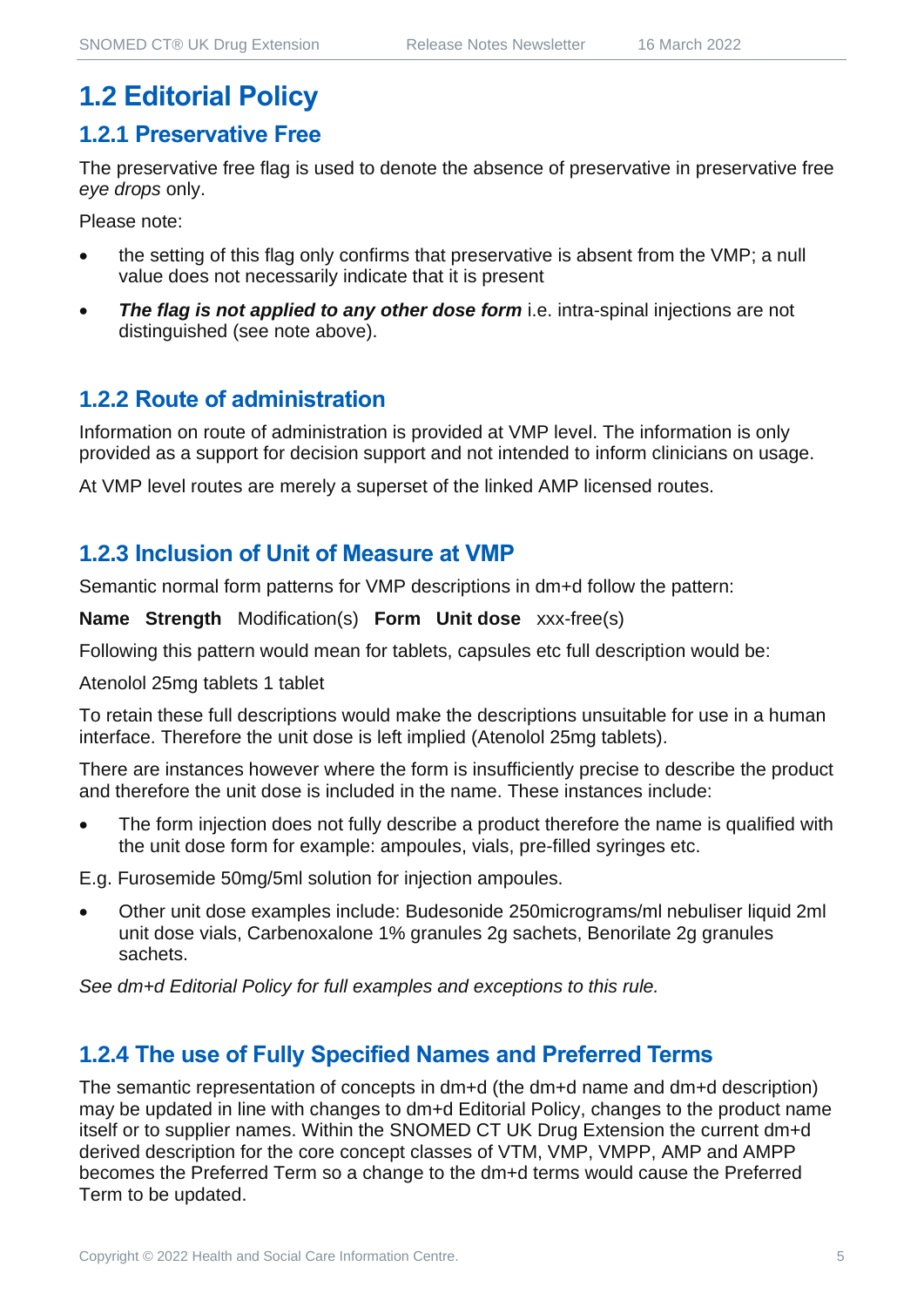Fully Specified Names in SNOMED CT will generally remain unchanged<sup>3</sup>. The differences in Editorial policies between SNOMED CT and dm+d mean that there will be instances where there is a mismatch between the Preferred Term and the Fully Specified Name.

## **1.2.5 Mechanisms for specifying Descriptions for use in the UK Edition of SNOMED CT- Realm Language Refsets**

A combination of factors such as professional preference, clinical safety & data schema conformance require the use of some supplementary mechanism for Specifying SNOMED CT Descriptions applicable to the UK Edition of SNOMED CT.

From the October 2011 UK Edition, in RF1 an NHS Realm Description Subset was published. With the deprecation of RF1 this is replaced by the National Health Service realm language reference set published in two parts. The "Pharmacy part" as published in the SNOMED CT UK Drug extension and its 'Clinical part' partner in the UK Extension. Together these two encompass the entire SNOMED CT description content and identifies the preferred term to be used in the NHS realm for all SNOMED CT concepts.

In RF2 the refset can be found in the location Refset\Language. National Health Service realm language reference set (pharmacy part) refset ID 999000691000001104

National Health Service realm language reference set (clinical part) refset ID 999001261000000100

## **1.2.6 Concept Status in dm+d vs Concept status in SNOMED CT**

Where concepts are created in dm+d and an identifier from the SNOMED CT International Release is not available at that time a SNOMED CT UK Drug Extension identifier is allocated. This is released in the dm+d XML data.

When the dm+d concepts are subsequently used to create the SNOMED CT UK Drug Extension it may be that the dm+d derived concept is determined to be a duplicate of a concept now available in the SNOMED CT International Release. In these instances the dm+d derived concept is given a retired status with a relationship to the SNOMED CT International Release concept. In the XML data the dm+d derived concept may remain valid with its original identifier for some time.

There may be instances where a SNOMED CT identifier from the International Release has been allocated to a concept within dm+d and this is subsequently discovered to be inappropriate for the dm+d concept. In this instance the SNOMED CT identifier from the International Release will appear in the dm+d XML format data as a previous identifier. These identifiers from the International Release will appear in the SNOMED CT UK Drug Extension with a status of current.

<sup>3</sup> From the SNOMED CT Technical Reference Guide for the FullySpecifiedName:

Changes in presentation such as changed capitalization, punctuation, spelling or revision due to changes in agreed presentation style are permitted as long as they do not change the specified meaning of the Concept. Some changes to the semantic type shown in parentheses at the end of the FullySpecifiedName may also be considered minor changes if the change in hierarchy does not alter the Concept's meaning.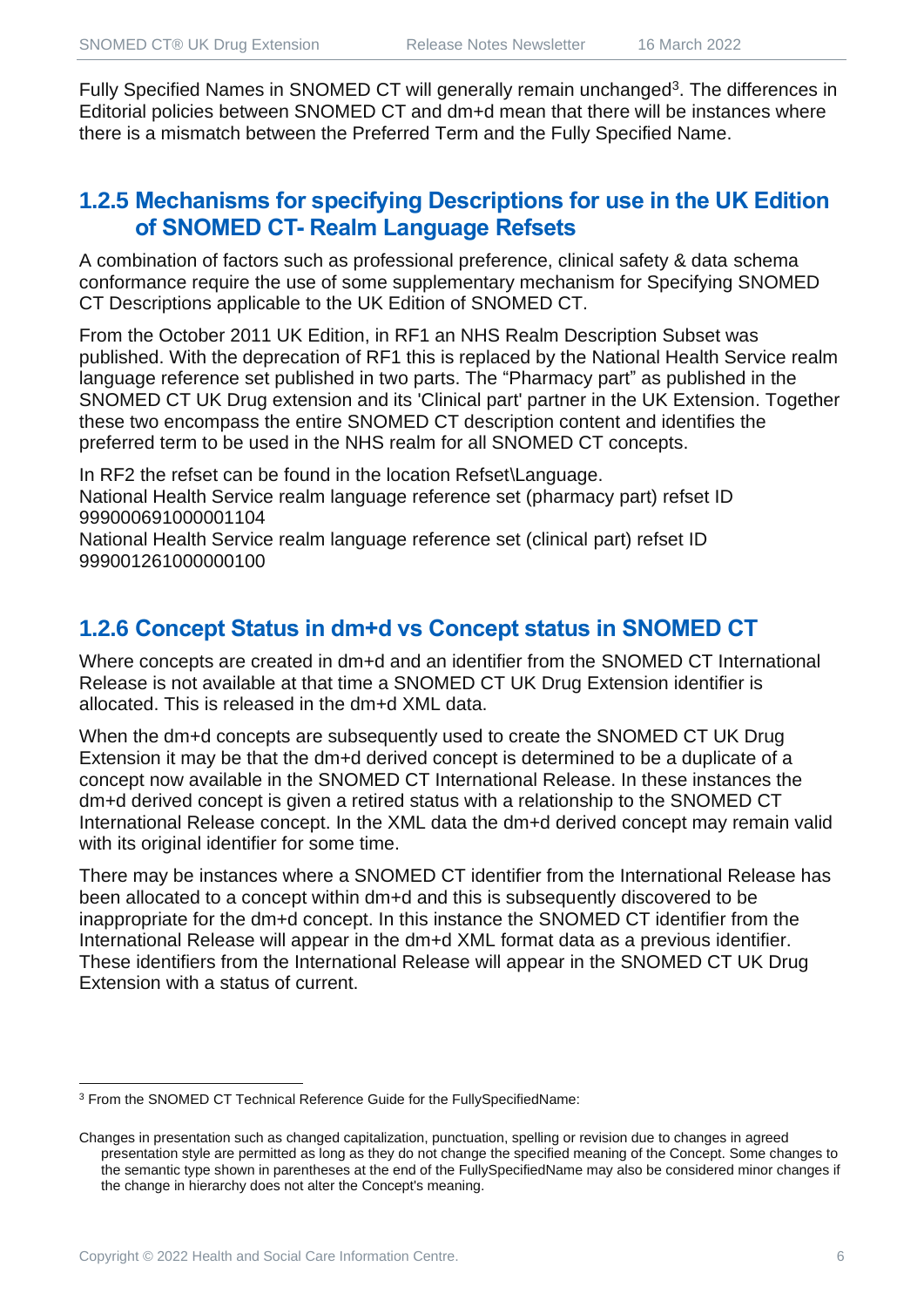## **1.3 Specific Products**

#### **1.3.1 Morphine and Tramadol modified release products**

Because there are no pharmacopoeial standards for oral modified release preparations 12 and 24 hour modified release morphine products are not distinguished at VMP level in dm+d. The same applies to the modified release tramadol products.

Two subsets are provided with the SNOMED CT release distinguishing related AMPs according to current licensed indications. For products where licensed indications are not available, for example, where wholesalers may provide products from several manufacturers and SPCs are not available these products will not be included in the 12 and 24 hour modified release subsets.

Explanation of how these subsets can be utilised within a prescribing framework can be found in the Secondary Care Implementation Guidance, in the 'Implementation Guidance' section of the [dm+d website.](https://www.nhsbsa.nhs.uk/pharmacies-gp-practices-and-appliance-contractors/dictionary-medicines-and-devices-dmd)

## **1.3.2 Valproic acid vs valproate semisodium**

We have taken advice and clinically the active moiety for these products is the same and so they are not differentiated at VMP level. The two brands available have different indications so it may be necessary for the prescriber to specify the brand required to ensure they are prescribing within the details of the product license.

This may be an issue for other products such as cyproterone acetate where two brands exist with different indications for use.

## **1.3.3 Concentrate and 'High Strength' Morphine and Methadone**

dm+d does not identify concentrate or 'high strength' morphine or methadone products as such in the VMP term. Consideration should be given to how these products are displayed in picking lists to reduce the risk of mis-selection where multiple strengths are available.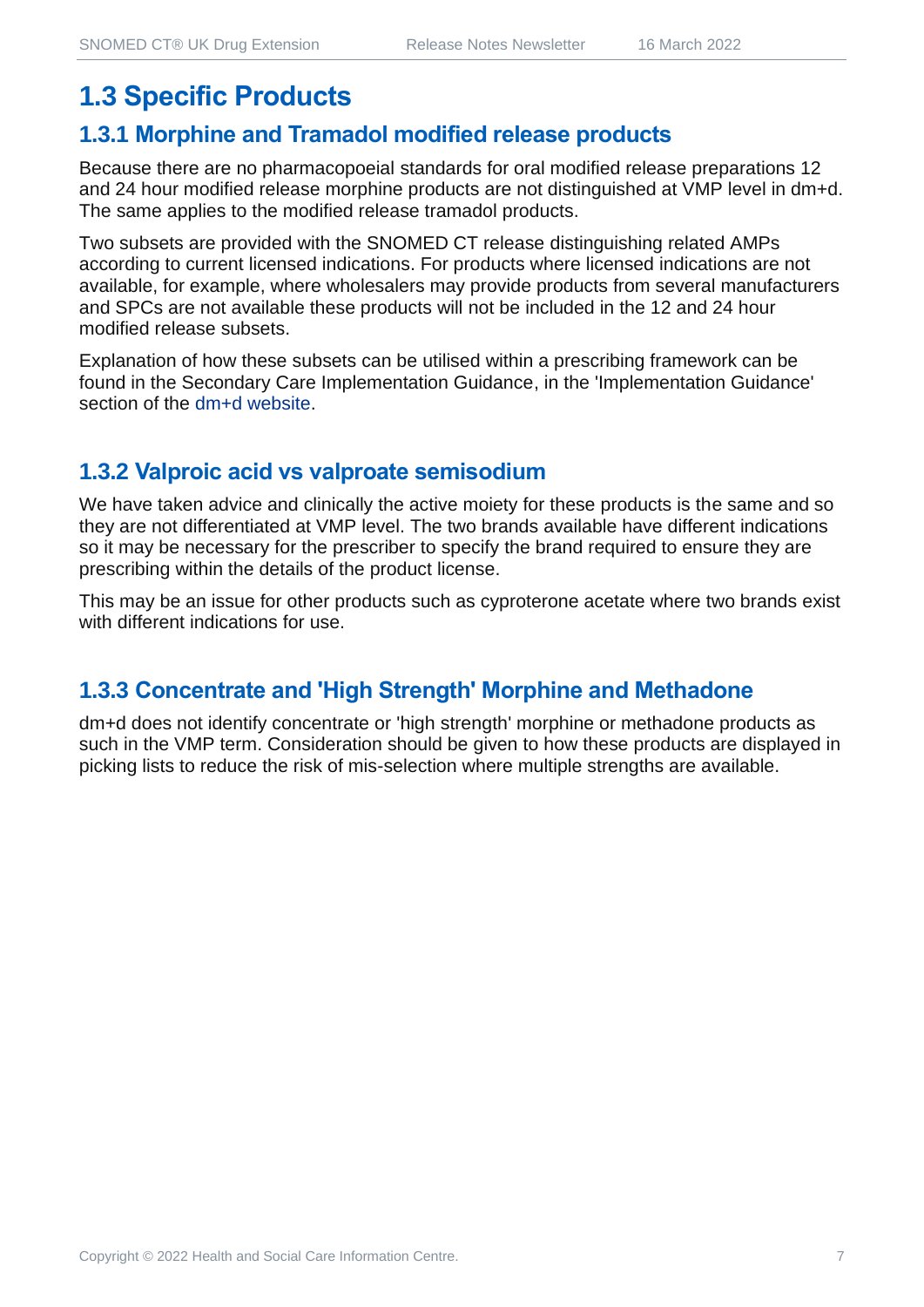## **1.4 Other Information**

## **1.4.1 Duplicated SNOMED IDs**

It is a basic principle of terminology that concept identifiers should not be reused. Due to a process error in 2006 a small number of SNOMED IDs were issued twice in dm+d. The concepts bearing these duplicated identifiers have all been invalidated and license holders were notified at the time. However it is recognised that since that time a number of new licenses have been issued and so a list of the duplicated identifiers and the terms is provided here for information.

| ID                                  | dmd_name                                                                                               | conceptType |
|-------------------------------------|--------------------------------------------------------------------------------------------------------|-------------|
| 9854411000001103                    | Smartflow drainable night drainage bag NB2 2litre, AMPP<br>120cm tube (Manfred Sauer UK Ltd) 10 device |             |
|                                     | 9854411000001103 Medium chain triglycerides - invalid                                                  | <b>VTM</b>  |
|                                     | 9854511000001104 Calcium + Magnesium                                                                   | <b>VTM</b>  |
|                                     | 9854511000001104 Gel-X tablets (Oakmed Ltd)                                                            | AMP         |
|                                     | 9854611000001100 Ostomy discharge solidifying agents 140 tablet                                        | <b>VMPP</b> |
| 9854611000001100  lchthammol + Zinc |                                                                                                        | <b>VTM</b>  |
| 9854711000001109                    | Gel-X tablets (Oakmed Ltd) 140 tablet                                                                  | <b>AMPP</b> |
| 9854711000001109                    | Amiloride + Cyclopenthiazide - invalid                                                                 | <b>VTM</b>  |
| 9854911000001106                    | Meglumine amidotrizoate + Sodium amidotrizoate<br>- invalid                                            | <b>VTM</b>  |
|                                     | 9854911000001106  International normalised ratio testing strips 24 strip VMPP                          |             |

## **1.4.2 Subset Information**

Information relating to the scope and status of subsets contained in the SNOMED CT UK Drug Extension can now be found at the [Data Dictionary for Care \(DD4C\).](https://dd4c.digital.nhs.uk/dd4c/)

## **1.4.3 RF2 module dependency**

Several back-dated changes were made to the module dependency reference set (900000000000534007) in the release of 1 April 2017.

Modules effective as at 2016-12-07 and 2017-01-04 that are stated incorrectly as being dependent on modules effective as at 2016-01-31 or 2016-04-01 have had those target effective times corrected to 2016-07-31 or 2016-10-01 respectively.

For effective times 2006-05-01 onwards, dates representing the dependency of the SNOMED CT United Kingdom Edition reference set module (999000031000000106) on the SNOMED CT United Kingdom drug extension module (999000011000001104) have been updated to align with the dates representing the dependency of the SNOMED CT United Kingdom Edition module (999000041000000102) on the SNOMED CT United Kingdom drug extension module (999000011000001104).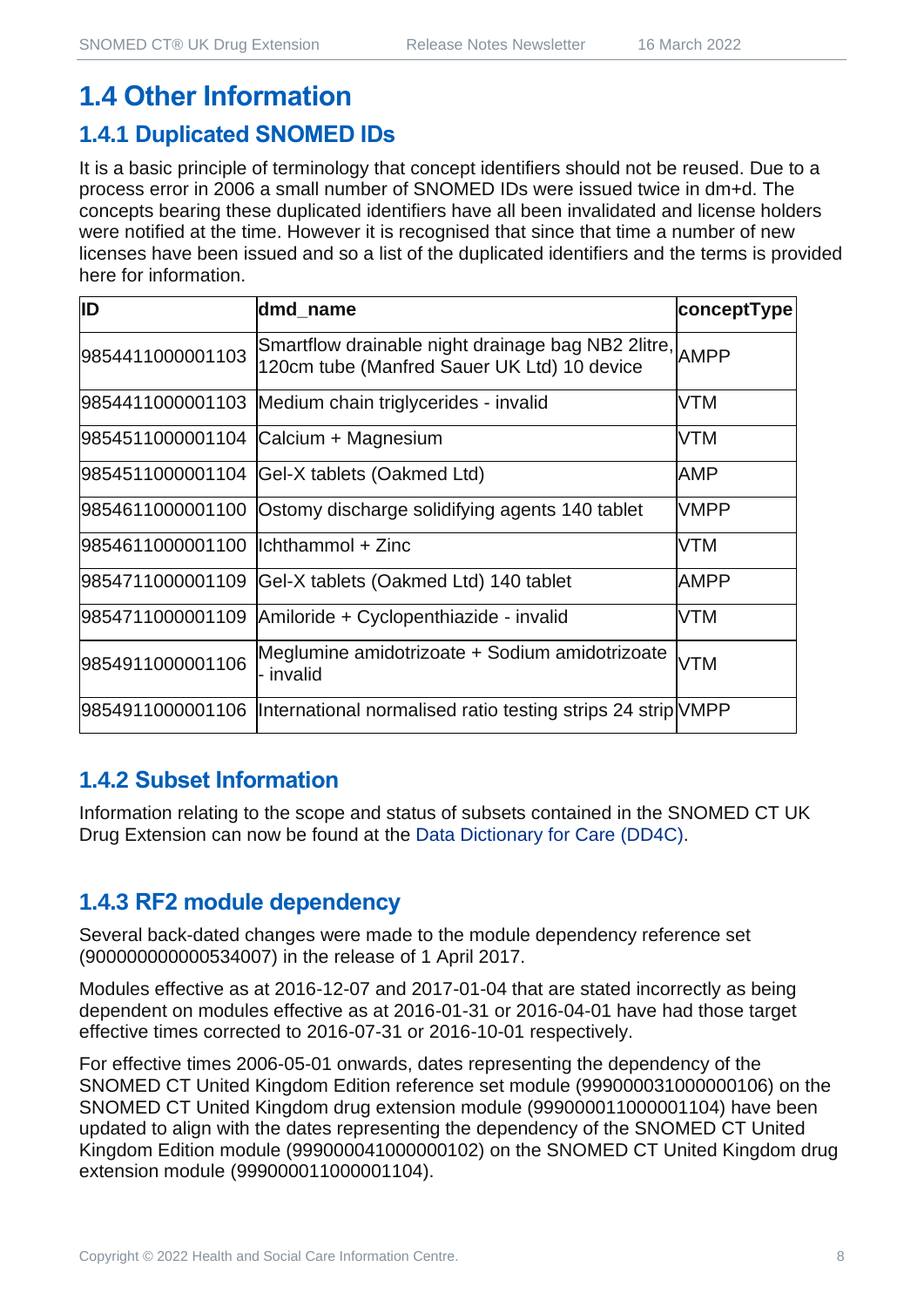For effective times before 2011-04-01, dates representing dependency on the SNOMED CT model component module (900000000000012004) have been updated to align with the single effective date (2002-01-31) of the model component module which remained unchanged during that period.

For effective times before 2004-01-31, in the release of 1 April 2017, dependencies were exhaustively represented. These included the missing immediate dependencies of the SNOMED CT United Kingdom drug extension module (999000011000001104) and of the SNOMED CT United Kingdom drug extension reference set module (999000021000001108) during that period. In the release of 1 April 2018, all dependency entries effective before 2004-01-31 were removed to reflect the SNOMED CT United Kingdom Edition baseline effective time of 2004-01-31.

## **1.4.4 RF2 association references**

In the release of 21 March 2018, references in the WAS A association reference set (900000000000528000) to an unreleased component (reference effective as at 2015-04-02 and inactivated 2015-04-29) were removed.

In the release of 1 April 2018, references in the MOVED FROM association reference set (900000000000525002) effective as at 2010-03-10, but with a target component effective from 2010-04-01, have had the effective time corrected to 2010-04-01.

In the release of 4 September 2019, NHS Digital released a new dm+d specific association reference set:

• 10991000001109|NHS dictionary of medicines and devices association type reference set|

This refset provides a link between Inactive SNOMED CT concepts that are still in use in dm+d and their Active replacement in the SNOMED CT UK drug Extension release.

## **1.4.5 NHS dm+d (dictionary of medicines and devices) realm language reference set**

The NHS dm+d realm language reference set has now been fully superseded by the NHS realm language reference set (pharmacy part).

In October 2019 NHS Digital stated their intent to withdraw the NHS dm+d (dictionary of medicines and devices) realm language reference set.

In the 29.1.0 15-Apr-2020 release NHS Digital set every member of the NHS dm+d realm language reference set as Inactive.

The metadata concept 999000671000001103 |National Health Service dictionary of medicines and devices realm language reference set (foundation metadata concept)|

remained Active. It will be inactivated in the 31.5.0 March 2021 release.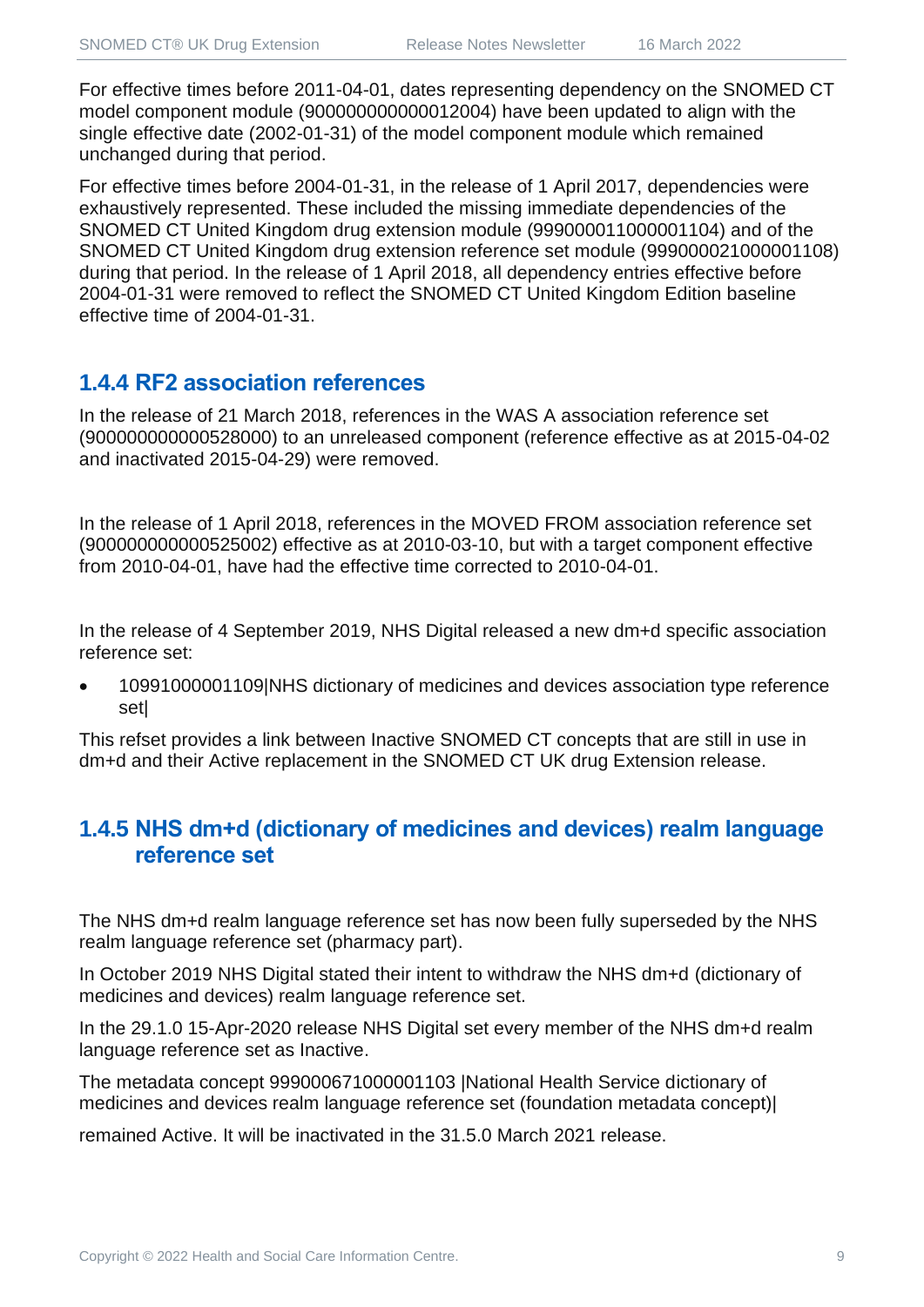## **1.5 Work in Progress**

## **1.5.1 Medical Devices Dictionary (MDD)**

Work is in progress on expanding the population of medical devices in dm+d.

Currently only those devices reimbursable in Primary Care (appliances) are routinely populated in MDD. Work on the MDD will potentially impact on these appliances with respect to more appliances being described at VMP level and some change in textual descriptions.

More information will be provided as it comes available.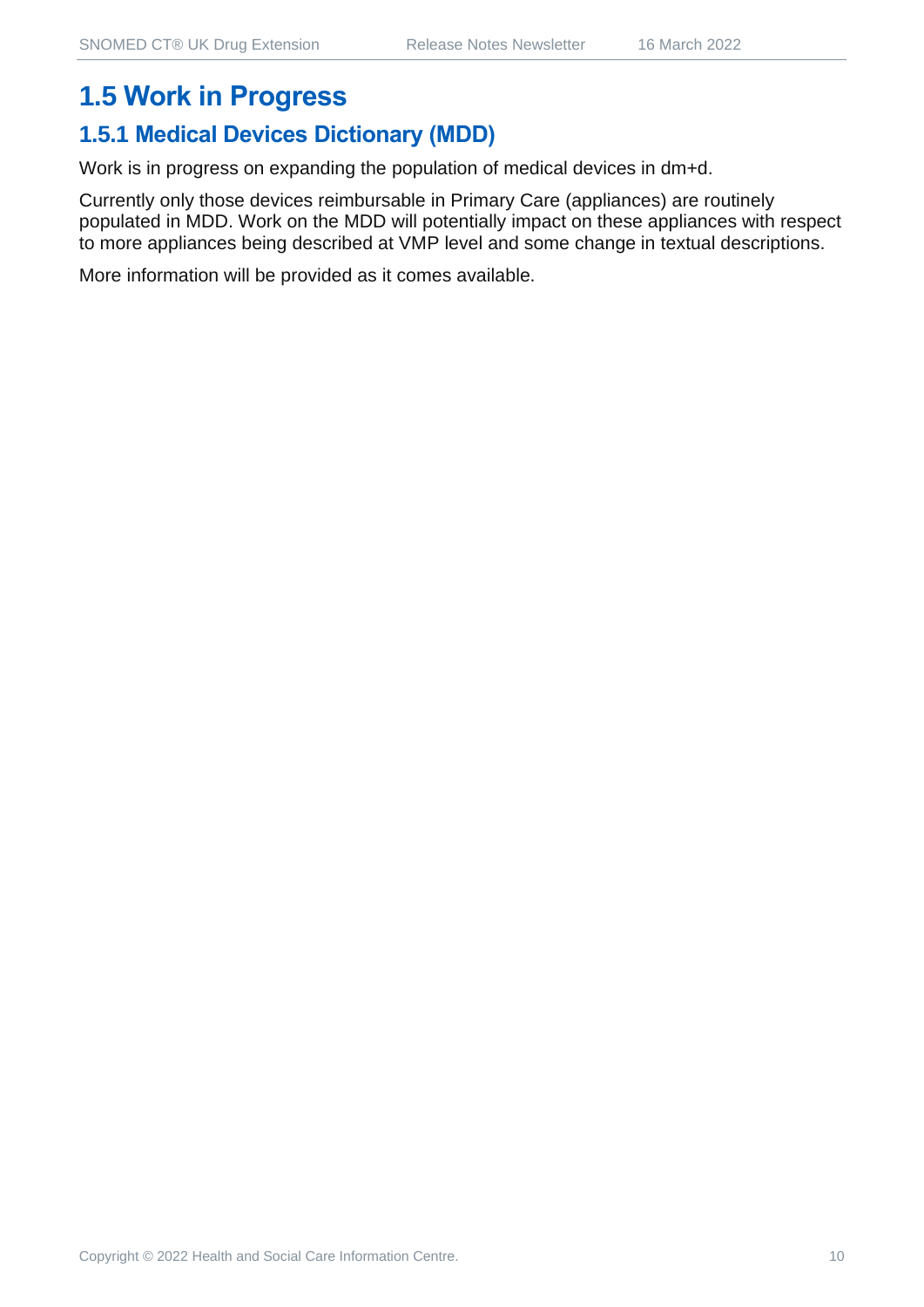#### **Items of note for the 16 March 2022 SNOMED CT UK Drug Extension Release 32.11.0**

The 16 March 2022 release of the SNOMED CT UK Drug Extension includes dm+d weekly data from TRUD release NHSBSA 3.0.0 20220307000001. Please see the NHSBSA dm+d sub-pack on the TRUD website [NHS Dictionary of Medicines and Devices sub-packs page](https://isd.digital.nhs.uk/trud3/user/guest/group/0/pack/6) for further information on extract and distribution dates.

SNOMED CT UK Drug Extension data is published on a four weekly cycle (plus two interim releases to synchronise with the biannual SNOMED CT UK Editions) within the NHS SNOMED sub-pack on the TRUD website [SNOMED CT UK Edition sub-packs page.](https://isd.digital.nhs.uk/trud3/user/guest/group/0/pack/26)

The refset files are supplied as part of the SNOMED CT UK Drug Extension and are updated and released in the same sub-pack.

**This release contains important fixes to refsets that support General Practice Extractions. Suppliers are advised to implement refset updates to get these fixes.** 

#### **Please note change of SNOMED CT UK releases production environment**

As of the 32.11.0 SNOMED CT UK release (Clinical, Drug, and Pathology) NHS Digital are using a new production environment to build the published releases. Whilst this should not cause any significant differences to implementers of SNOMED CT you may notice the following:

- Module dependency is now calculated to show actual dependencies. Previously it showed an idealised dependency tree.
- UK Edition snapshot is now the same across all concurrently released extensions. This is because the UK Edition snapshot now assumes that the final desired Snapshot data build configuration will be [IE + UK Clinical + UK Drug + UK Pathology]. In previous releases, the distributed snapshots were different in each Extension release because they had been calculated to different assumptions about the customer's final target data load configuration, depending on which extension was being published:

a. the UK Edition snapshot published within all UK Drug release bundles had always assumed that UK Clinical and UK Pathology data would always be absent from the customer's final data load

b. the UK Edition snapshot published within all UK Clinical release bundles always assumed that UK Drug and UK Pathology data would always be absent from the customer's final data load

These differences therefore meant that any customer who wanted a final data load configuration that included both UK Clinical and UK Drug had further post-data load work to do

If you find any unexplained differences or errors, please contact us at [information.standards@nhs.net](mailto:information.standards@nhs.net)

#### *The UK Drug Extension documentation is now only available via [Delen](https://hscic.kahootz.com/connect.ti/t_c_home/view?objectId=14540272).*

*The UK Drug Bonus files (ePrescribing and dm+d Parsed files) are now only available on TRUD.*